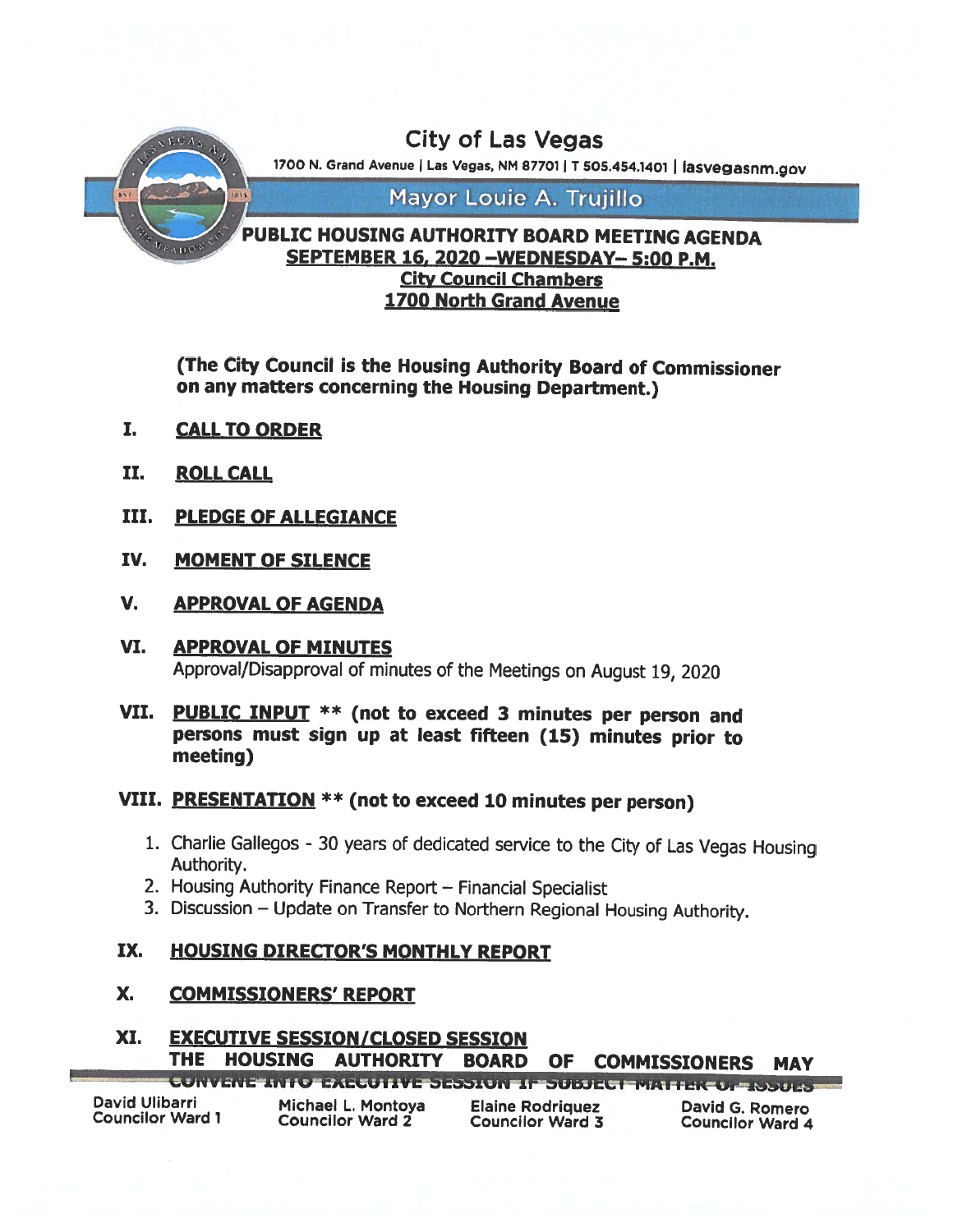ARE EXEMPT FROM THE OPEN MEETINGS REQUIREMENT UNDER §(H) OF THE OPEN MEETINGS ACT.

- Personnel matters, as permitted by Section 10-15-1(H) (2) of the New i. Mexico Open Meetings Act, NMSA 1978.
- ii. Matters subject to the attorney client privilege pertaining to threatened or pending litigation in which the City of Las Vegas is or may become <sup>a</sup> participant, as permitted by Section 10-15-1(H) (7) of the New Mexico Open Meetings Act, NMSA 1978.
- iii. Matters pertaining to the discussion of the sale and acquisition of real property, as permitted by Section 10-15-1(H) (8) of the Open Meetings<br>Act, NMSA 1978.

#### XII. ADJOURN

ATTENTION PERSONS WITH DISABILITIES: The meeting room and facilities are accessible to persons with mobility disabilities. If you <sup>p</sup>lan to attend the meeting and will need an auxiliary aid or service, <sup>p</sup>lease contact the City Clerk's Office prior to the meeting so that arrangements may be made.

NOTE: <sup>A</sup> final Agenda will be posted <sup>72</sup> hours prior to the meeting. Copies of the Agenda may be obtained from City Hall, Office of the City Clerk, <sup>1700</sup> North Grand Avenue, Las Vegas, New Mexico 87701.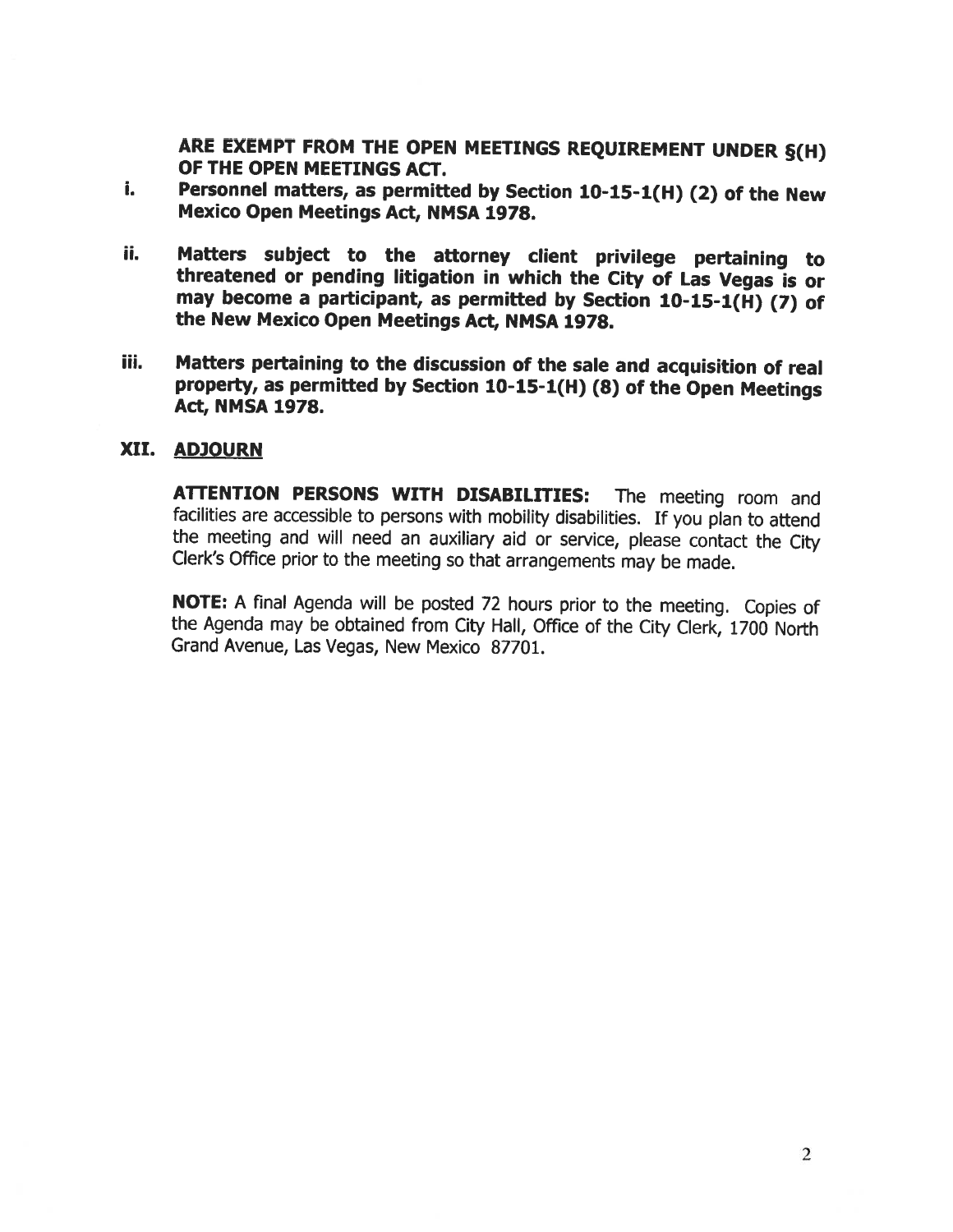MINUTES OF THE CITY OF LAS VEGAS HOUSING AUTHORITY COMMISSION MEETING HELD ON WEDNESDAY AUGUST 19, 2020 AT 5:00 P.M. IN THE CITY COUNCIL CHAMBERS.

CHAIRMAN: Louie A. Trujillo

COMMISSIONERS: Michael Montoya David Romero

David Ulibarri Jr.

### ALSO PRESENT:

Scott Aaron, City Attorney Terry Baca, Executive Director NRHA Natasha Martinez, Deputy Director NRHA Barbara Padilla, Site Manager

#### CALL TO ORDER

Meeting was called to order by Chairman Louie A. Trujillo

#### ROLL CALL

#### PLEDGE OF ALLEGIANCE

**MOMENT OF SILENCE**<br>Chairman Louie A. Trujillo offered a moment of silence to thank God for everything. Thank God for moving the community forward and to have them make good choices of the community and the citizens.

#### APPROVAL OF AGENDA

Commissioner David Romero made <sup>a</sup> motion to approve the agenda as presented. Commissioner Michael Montoya seconded the motion.

Chairman Louie Trujillo asked for <sup>a</sup> roll call. Roll call was taken and reflected the following.

| Commissioner David Ulibarri Jr.     | Yes |
|-------------------------------------|-----|
| <b>Commissioner David Romero</b>    | Yes |
| <b>Commissioner Michael Montoya</b> | Yes |

Barbara Padilla re-read the motion and advised the motion carried.

#### APPROVAL MINUTES

Commissioner David Romero made <sup>a</sup> motion to approve the minutes of July 15, 2020. Commissioner David Ulibarri Jr. seconded the motion.

Chairman Louie Trujillo asked for <sup>a</sup> roll call. Roll call was taken and reflected the following.

| Commissioner Michael Montoya     | Yes. |
|----------------------------------|------|
| Commissioner David Ulibarri Jr.  | Yes  |
| <b>Commissioner David Romero</b> | Yes: |

Barbara Padilla re-read the motion and advised the motion carried.

#### PUBLIC INPUT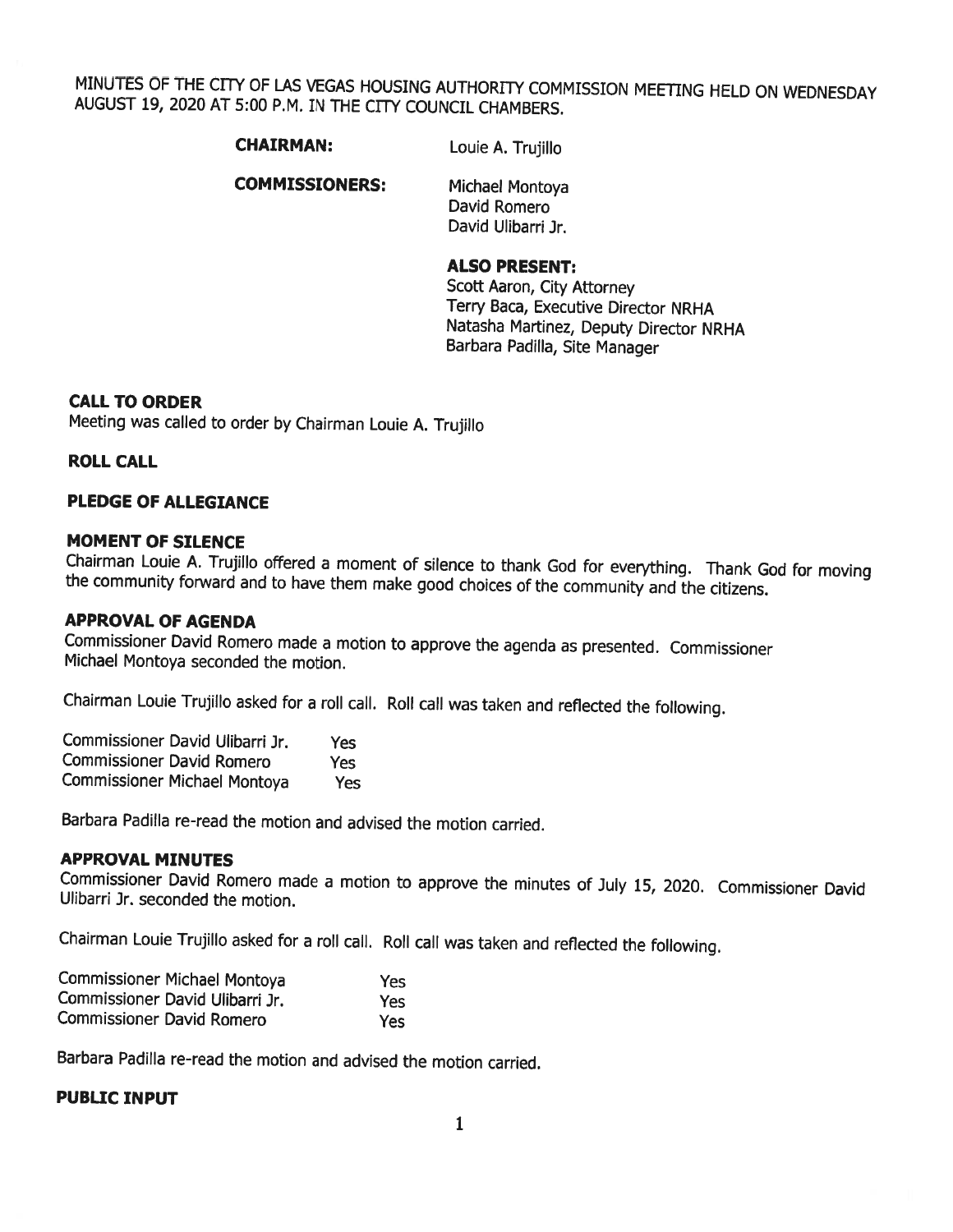None at this time.

#### PRESENTATION

#### HOUSING AUTHORITY FINANCE REPORT

Natasha Martinez presented the Housing Department Revenue and Expenditure repor<sup>t</sup> thru July 31, 2020. Ms. Martinez stated this the first month of the fiscal year. Ms. Martinez stated the dwelling rent for the month of July was \$43,837.00. Operating subsidy accrued is \$58,249.00 and as she has stated, this is not cash in bank, this is accruals so <sup>a</sup> lot of times that money is still held by HUD until they release it to them. Housing other income is \$344.00 and the transfer in from the repaymen<sup>t</sup> agreemen<sup>t</sup> is \$30,518 so that puts them right on track with 8% of accruals as they expected. The employee expense year to date, actual is \$56,048 and an operating expense of \$896. Ms. Martinez stated that as they are opening the next fiscal year, they are opening P0's and all so that takes about <sup>a</sup> month to ge<sup>t</sup> processe<sup>d</sup> and through, so those expenditures they will see rather higher for the next month. She stated they should be in line with the 16% the next month. Ms. Martinez stated that <sup>g</sup>ives them <sup>a</sup> 4% of the total budget and as she had expresse<sup>d</sup> before, currently her salary will be getting taken out of the employee expense but her services will still remain intact for the Housing Authority in Las Vegas as well as adding the services of Mr. Baca's services to the Housing Authority.

Chairman Louie Trujillo asked Ms. Martinez if there was anything in the budget that is abnormal or that they need to know about, any red flags. Ms. Martinez stated there are not any red flags in there currently. She said they will have to add <sup>a</sup> transfer in from the Capital Fund that will probably go in <sup>a</sup> separate line for the revenue line. She stated the budget the commission approve<sup>d</sup> is the budget they are working off of and that was approve<sup>d</sup> back in May. The only thing that would be abnormal would be the operating expenses being rather low and that is due to having to reopen everything and then having to wait for the budget to ge<sup>t</sup> approved with the larger expenditures coming through.

Chairman Trujillo stated on <sup>a</sup> persona<sup>l</sup> note, he knows Natasha (Martinez) is no longer an employee of the City. He stated he would like to recognize her for all the years of dedication that she gave to the City of Las Vegas. He stated her service and professionalism will never be forgotten. He stated the Housing Authority go<sup>t</sup> <sup>a</sup> very good employee. Ms. Martinez thanked Chairman Trujillo for his words. Ms. Martinez then stated they are not losing the services, she will still be here and she will still be around. She stated anything they do, and projects the HA does, they will still go hand in hand with the City on everything. She stated they will not be the pass through fiscal agent, but that just means the check is written from <sup>a</sup> different bank account. She stated they will still be going to the commission to be pu<sup>t</sup> on the agenda for ribbon cuttings and such. They are still going to keep the Mayor and Council informed and in the know of what they are doing. Chairman Trujillo stated they appreciate that.

Commissioner David Romero stated that regarding the Macario Gonzales property, in the pas<sup>t</sup> he had asked why they can't do city parks or things of that nature there. He stated for clarification it belongs to the Housing Authority which will become par<sup>t</sup> of Northern's Authority. Natasha Martinez stated the responsibility now is for the HA to replace the units that were deemed uninhabitable and demolished. She stated whether they replace those units there or at another site, or if they come up with <sup>a</sup> better <sup>p</sup>lan to replace units elsewhere in the community. She stated after that they can work with the City to get a park or something like that for public use out there. She stated it is in the HA's 5 year plan but there is a process that needs to be followed to get things done. Ms. Martinez went on to explain some of the history of why units needed to be replaced.

Natasha Martinez stated the HA has <sup>10</sup> units that are going to be rehabilitated. They are moving along on making the program whole again.

Commissioner Michael Montoya asked about the Macario Gonzales property if the City still has water taps there or do they need to reapply for those. Ms. Martinez stated they will probably have to reapply because when they took out the units, because of how old the taps were, they would all need to be redone. Commissioner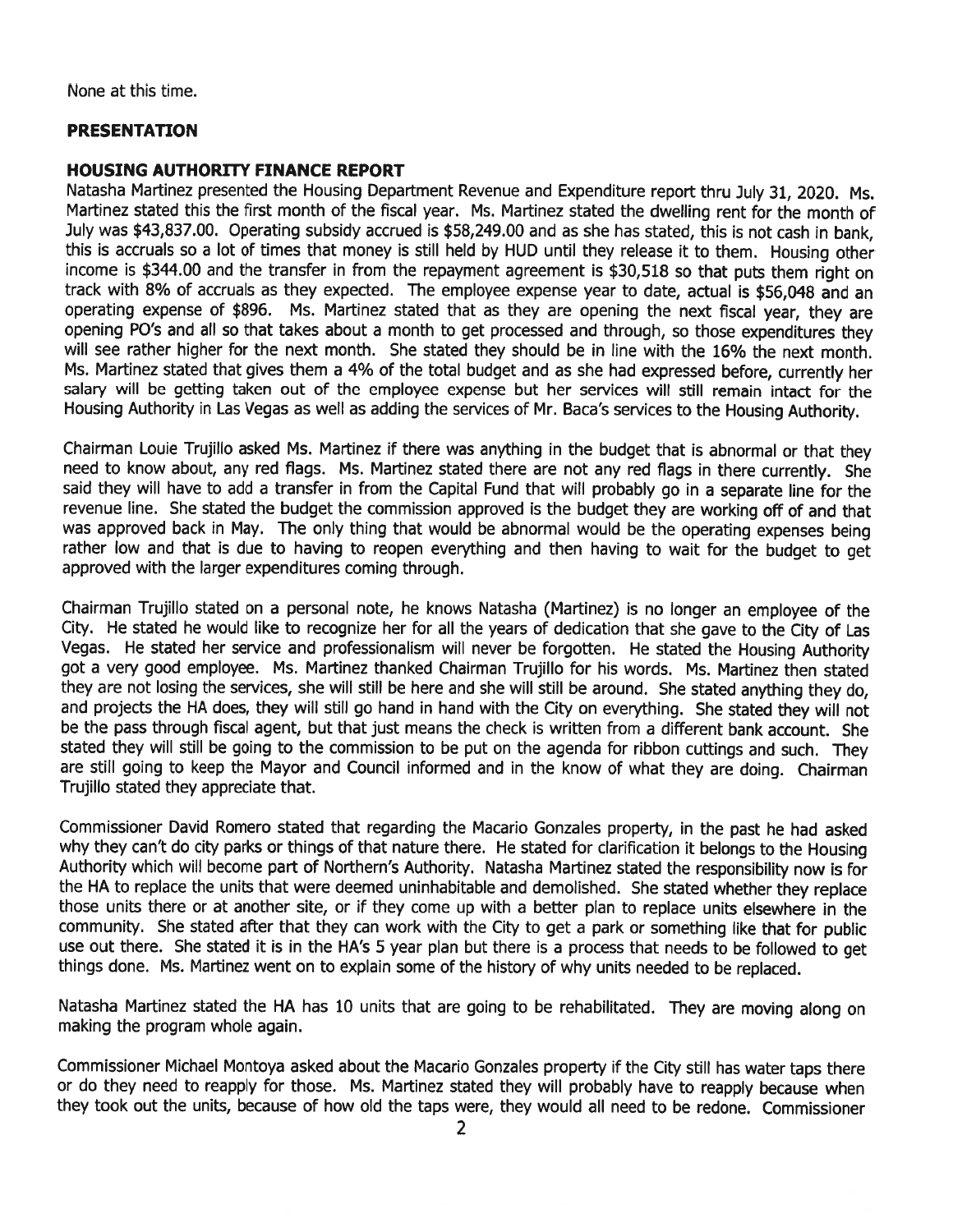Montoya stated for clarification that the HA would need to submit <sup>a</sup> new permit for subdivision and water lines and such.

Commissioner Michael Montoya wanted to thank Barbara Padilla for stepping in as Director for Housing when the City needed her the most. He thanked both Ms. Padilla and Ms. Martinez for doing <sup>a</sup> fine job. Commissioner Montoya asked Mr. Terry Baca, Executive Director what the future of Las Vegas looks like and if they look overall the same as other city's as far as Housing. Executive Director Terry Baca replied he believes that if anything it is going to streamline the process of how they can effectively help the tenants. He stated it takes out <sup>a</sup> layer of bureaucracy. He stated for example currently the HA cannot purchase materials if needed in late June. He stated they purchase materials all the way up to the fiscal year. He said so people are not waiting to have repairs done, they can stay on top of it and take care of them much more efficiently. Mr. Baca stated it takes <sup>a</sup> layer of governmen<sup>t</sup> out and it makes HUD <sup>a</sup> little happier and gets them off the City's back. He stated he has been working in Housing for 19 years and he is pretty familiar with what went on with Las Vegas. He has known several of the Directors in the pas<sup>t</sup> so he understands the whole process of what happened. Mr. Baca stated that Natasha and Barbara have stepped up and have made the best use of it and are going in the right direction. He stated as <sup>a</sup> council, he feels they were forward thinking in going ahead and getting into the Northern Region because it is going to make them more desirable for development and everything because it is for a larger organization.

Barbara Padilla stated to the Chairman and Commissioners that she wanted to thank them all for <sup>g</sup>iving her the opportunity to be in the position of Interim Director for the Housing Authority. She stated she learned <sup>a</sup> lot and Natasha Martinez has always been her right hand person. She stated that Natasha is very deserving of her new position. Ms. Barbara Padilla welcomed Mr. Terry Baca as the new Executive Director of the Northern Regional Housing Authority.

#### HOUSING DIRECTORS MONTHLY REPORT

Barbara Padilla, Site Manager stated that the Housing Managers are still up to date with all their recertifications. Maintenance is working on unit turnarounds and emergency work orders. She stated there are currently <sup>52</sup> applicants on the waiting list. By bedrooms size, there are <sup>40</sup> applicants on the <sup>0</sup> to <sup>1</sup> bedroom waiting list, <sup>6</sup> on the <sup>2</sup> bedroom waiting list, 3 on the 3 bedroom waiting list, <sup>2</sup> on the <sup>4</sup> bedroom waiting list and only <sup>1</sup> family on the <sup>5</sup> bedroom waiting list. They are still housing family's despite the office closure as best they can. She stated projects are also ongoing.

Chairman Louis Trujillo asked Barbara Padilla if she would be <sup>a</sup> City employee. Ms. Padilla stated yes, for now she is still currently <sup>a</sup> City employee. Chairman Trujillo again thanked Ms. Padilla for the wonderful job she has done. He stated she has done <sup>a</sup> stellar job in her time in the position. Executive Director Terry Baca stated he feels blessed to have the staff that Las Vegas has. He stated he feels he has <sup>a</sup> really goo<sup>d</sup> staff in Raton and the staff here is top notch and the best in the state of New Mexico. He stated between the two staffs, they can help the regional <sup>a</sup> lot as far as turning them around and getting them in the right direction.

Commissioner Montoya asked Mr. Baca, along with Las Vegas and Raton, which other <sup>p</sup>laces is he overseeing. Executive Director Baca stated he is over the Regional Housing Authority as well as currently Executive Director of Raton. He explained that the northern region consists of the following; Grants, Cimarron, Penasco, Questa, Maxwell, Rio Arriba, and the whole northern region, pretty much everything north of 1-40 excluding Union and Quay counties.

Commissioner Michael Montoya asked Mr. Baca if he can make sure they have emergency housing available because he stated apparently they don't currently have any. He stated situations arise sometimes when family's homes burn down or they are homeless for certain reasons. Executive Director Baca stated they have the same situation in Raton and at Northern Regional. He stated this is something they can take to their Board and discuss. Ms. Barbara Padilla stated that the Las Vegas office does have <sup>a</sup> priority waiting list. She stated it is just not called emergency housing, but they do have a preference for victims of domestic violence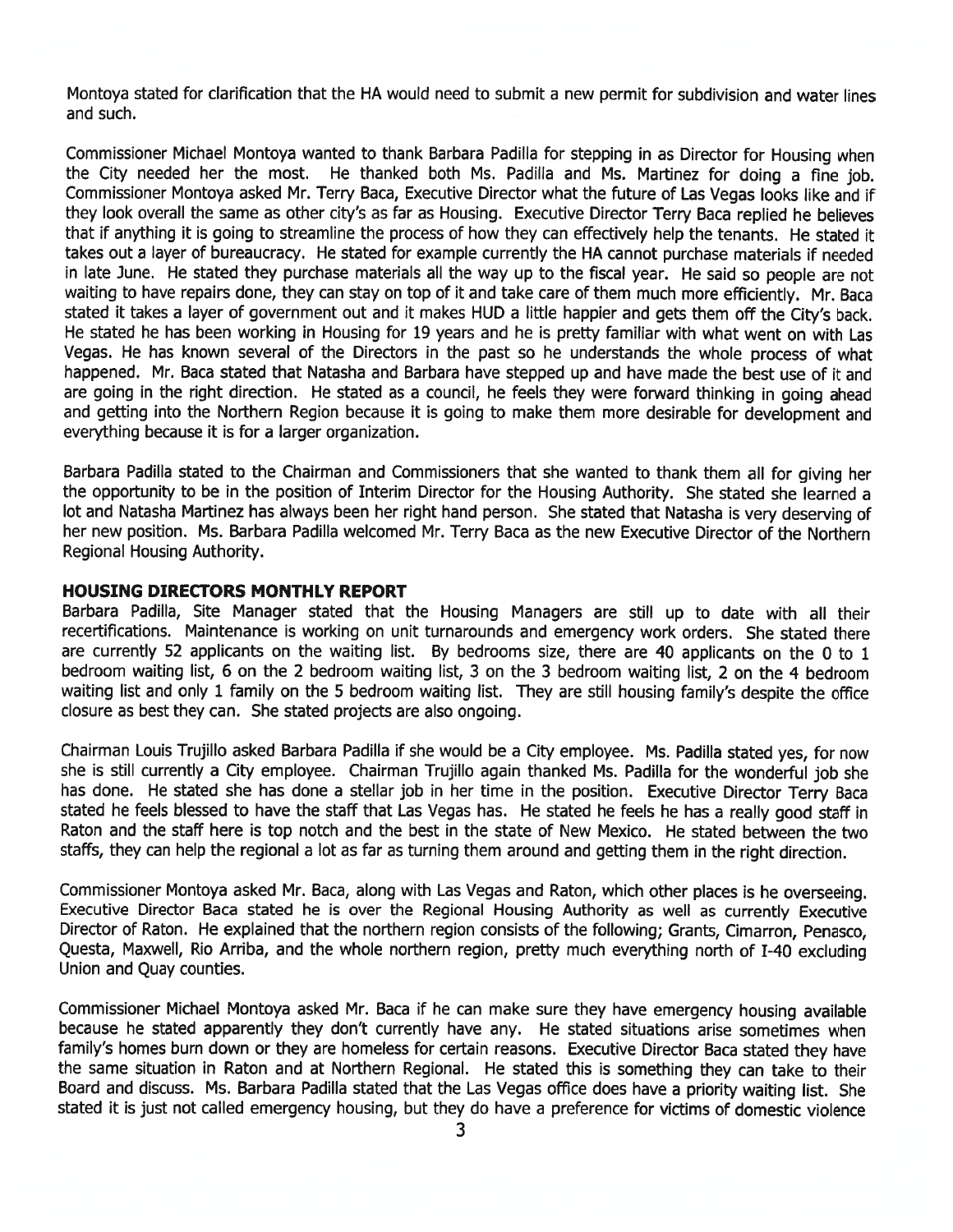as well as for victims who have lost their homes due to a natural disaster. Executive Director Baca stated they<br>do have the priority for domestic violence as well.

Ms. Natasha Martinez gave an update on the ongoing projects for Las Vegas Housing Authority. She stated currently they are replacing a chain link fence in the Bernalillo area with rod iron fencing. They are working on gett

Chairman Louie Trujillo asked about security cameras and emergency telephones on Housing property. Executive Director Baca stated there are some housing grants for available for security that they are going to look in to.

Chairman Louie Trujillo welcomed Mr. Terry Baca and stated they look forward to working closely with him.

Commissioner David Romero asked if they have officially been taken over by the NRHA. He stated he knows there is still a transition period and asked Mr. Baca to discuss it further. ED (Executive Director) Baca stated there are many things that need to be done to complete the transfer. They need to do a title search, they need to have letters from the receiving organization and the transferring organization, they also need to have resol commission needs to do. ED Baca stated the biggest thing is going to be the accounting part of the transfer in<br>regards to employees and insurances etc. Ms. Natasha Martinez stated the only delay they are seeing right now is due to the clouded titles. She went on to explain the difficulties in finding <sup>a</sup> title company to assist in this.

Ms. Martinez stated they have been having weekly meetings with HUD and the other entities for the consolidation of the HA's. She stated that normally the upper management comes from the receiving HA, in this case it is coming from the two other organizations, Las Vegas and Raton. At one time there were about <sup>45</sup> Housing Authorities in the state and they are down to the low 20's now.

Commissioner Romero asked if there is <sup>a</sup> timeline for the completion of the transfer. Ms. Martinez stated they are hoping to have everything submitted by August 30<sup>th</sup> and then HUD will start their review. She said between August and January HUD will be giving more direction on transferring employees, transferring benefits, ACOP's and other policies. Ms. Martinez stated none of the employees are going to lose anything, if anything it is going to help and progress everyone. ED Baca stated that the Las Vegas employees have the best be employees will be negatively affected.

Commissioner Montoya asked if there was an oversight or <sup>a</sup> board. ED Baca stated yes, they are overseen by <sup>a</sup> regional board consisting of <sup>7</sup> people from counties throughout Northern New Mexico. He stated they have <sup>a</sup> member from Las Vegas who is one of the board members.

#### COMMISSIONERS REPORT

Commissioner David Ulibarri welcomed ED Terry Baca. He stated Natasha and Barbara did a good job for the City and he's glad they finally got a director and someone who can oversee things. He stated he is always asking abou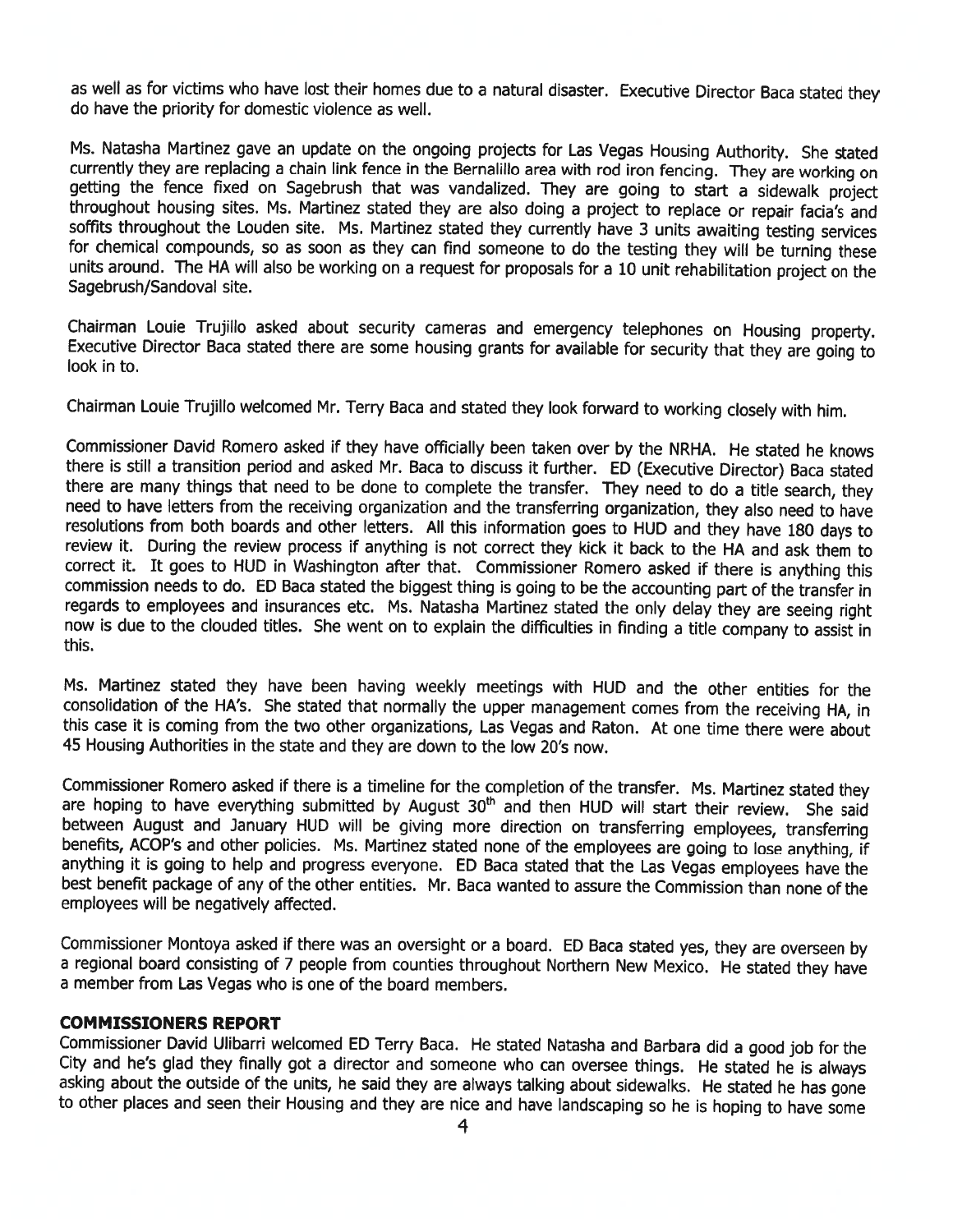improvement on that. ED Baca stated he believes in curb appeal. He stated the Chamber of Commerce in Raton uses one of their sites for <sup>a</sup> brochure so this is something they will be working on. With having less vacant units and less for maintenance staff to work on in the units, they can concentrate more on the yards and property.

#### EXECUTIVE SESSION

No executive session at this time.

#### ADJOURN

Commissioner David Romero made <sup>a</sup> motion to adjourn the meeting. Commissioner David Ulibarri Jr. seconded the motion.

Chairman Louie Trujillo asked for <sup>a</sup> roll call. Roll call was taken and reflected the following.

| <b>Commissioner David Romero</b>    | <b>Yes</b> |
|-------------------------------------|------------|
| Commissioner David Ulibarri Jr.     | Yes        |
| <b>Commissioner Michael Montoya</b> | <b>Yes</b> |

Barbara Padilla re-read the motion and advised the motion carried.

Chairman of the Board of Commissioners

ATTEST

Casandra Fresquez, City Clerk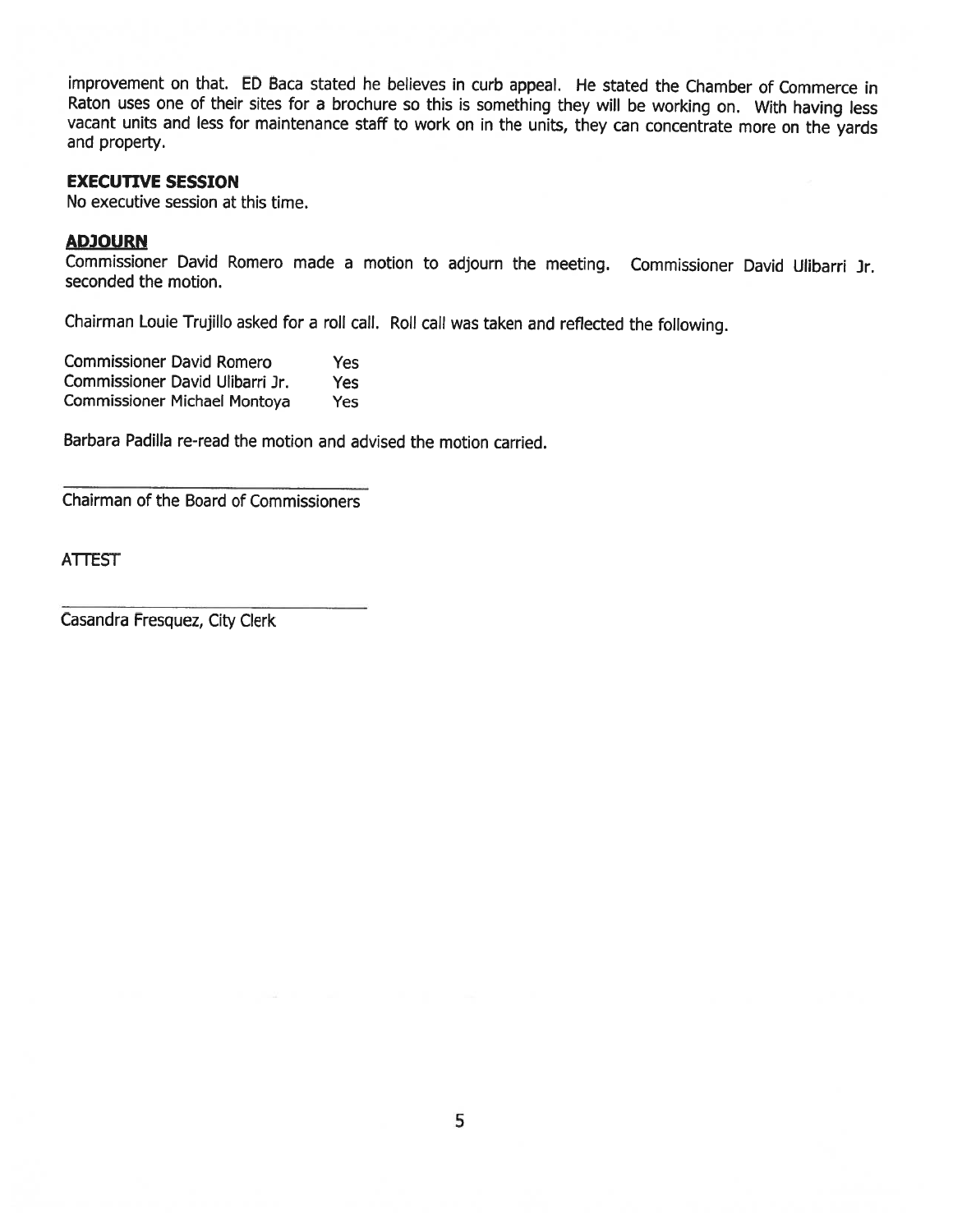# CITY OF LAS VEGAS HOUSING AUTHORITY CITY OF LAS VEGAS HOUSING AUTHORITY MONTHLY REPORTING<br>AUGUST 2020 MONTHLY REPORTING AUGUST 2020

| <b>OCCUPANCY</b>                          |                  |                  |      |            |     |            |        |     |            |            |            |             |
|-------------------------------------------|------------------|------------------|------|------------|-----|------------|--------|-----|------------|------------|------------|-------------|
|                                           | <b>NTNT</b>      | <b>AUG</b>       | SEPT | <b>DCT</b> | NON | <b>DEC</b> | Z<br>S | FEB | <b>MAR</b> | <b>APR</b> | <b>MAY</b> | <b>JUNE</b> |
| UNITS AVAILABLE TO RENT                   | 251              | 251              |      |            |     |            |        |     |            |            |            |             |
|                                           | 246              | 247              |      |            |     |            |        |     |            |            |            |             |
| TOTAL UNITS VACANT FOR MONTH              | မာ               | 4                |      |            |     |            |        |     |            |            |            |             |
| <b>HINOW SHIL SNI-300W</b>                | LQ               | မာ               |      |            |     |            |        |     |            |            |            |             |
|                                           |                  |                  |      |            |     |            |        |     |            |            |            |             |
| APPLICATIONS                              |                  |                  |      |            |     |            |        |     |            |            |            |             |
| APPLICATIONS ON FILE                      | ន្ល              | 9                |      |            |     |            |        |     |            |            |            |             |
| APPLICATIONS TAKEN THIS MONTH             |                  | <b>In</b>        |      |            |     |            |        |     |            |            |            |             |
| APPLICATIONS IN PROCESS                   | 40               | N                |      |            |     |            |        |     |            |            |            |             |
| APPLICANTS REQUIRING 504 ADA              | 0                | ÷                |      |            |     |            |        |     |            |            |            |             |
| APPLICANTS DENIED IN GENERAL              | ÷                | ٠                |      |            |     |            |        |     |            |            |            |             |
| APPLICANTS DENIED FOR DRUG/CRIME RELATED  | N                | N                |      |            |     |            |        |     |            |            |            |             |
| TOTAL # OF DAYS FOR LEASE-UP TIME         | ∾                | 4                |      |            |     |            |        |     |            |            |            |             |
|                                           |                  |                  |      |            |     |            |        |     |            |            |            |             |
| <b>LZWENG MANGE UZISDOT</b>               |                  |                  |      |            |     |            |        |     |            |            |            |             |
|                                           | न्न<br>COVID-1   | COVID-19         |      |            |     |            |        |     |            |            |            |             |
| FAMILIES THAT DID NOT PAY RENT ON TIME    | $\frac{1}{2}$    | $\frac{1}{2}$    |      |            |     |            |        |     |            |            |            |             |
| FAMILIES NOT PAID BY CUT-OFF              | $\sum_{i=1}^{n}$ | $\sum_{i=1}^{n}$ |      |            |     |            |        |     |            |            |            |             |
| FAMILIES THAT PAID BY CUT-OFF             | ≦<br>≥           | $\sum_{i=1}^{n}$ |      |            |     |            |        |     |            |            |            |             |
| FAMILIES THAT ENTERED REPAYMENT AGREEMENT | ≸                | ≸                |      |            |     |            |        |     |            |            |            |             |
|                                           |                  |                  |      |            |     |            |        |     |            |            |            |             |
| NOTICES ISSUED TO VACATE FOR NON-PAYMENT  | $\sum_{i=1}^{n}$ | $\frac{4}{2}$    |      |            |     |            |        |     |            |            |            |             |
| CONFERENCES HELD FOR LEASE VIOLATIONS     | 4                | ⋚                |      |            |     |            |        |     |            |            |            |             |
| NOTICES TO VACATE FOR LEASE VIOLATIONS    | $\bullet$        | 0                |      |            |     |            |        |     |            |            |            |             |
| NOTICES TO VACATE FOR DRUG/CRIME RELATED  | 0                | 0                |      |            |     |            |        |     |            |            |            |             |
| TOTAL # OF DOWN-TIME DAYS THIS MONTH      | 0                | 0                |      |            |     |            |        |     |            |            |            |             |
|                                           |                  |                  |      |            |     |            |        |     |            |            |            |             |